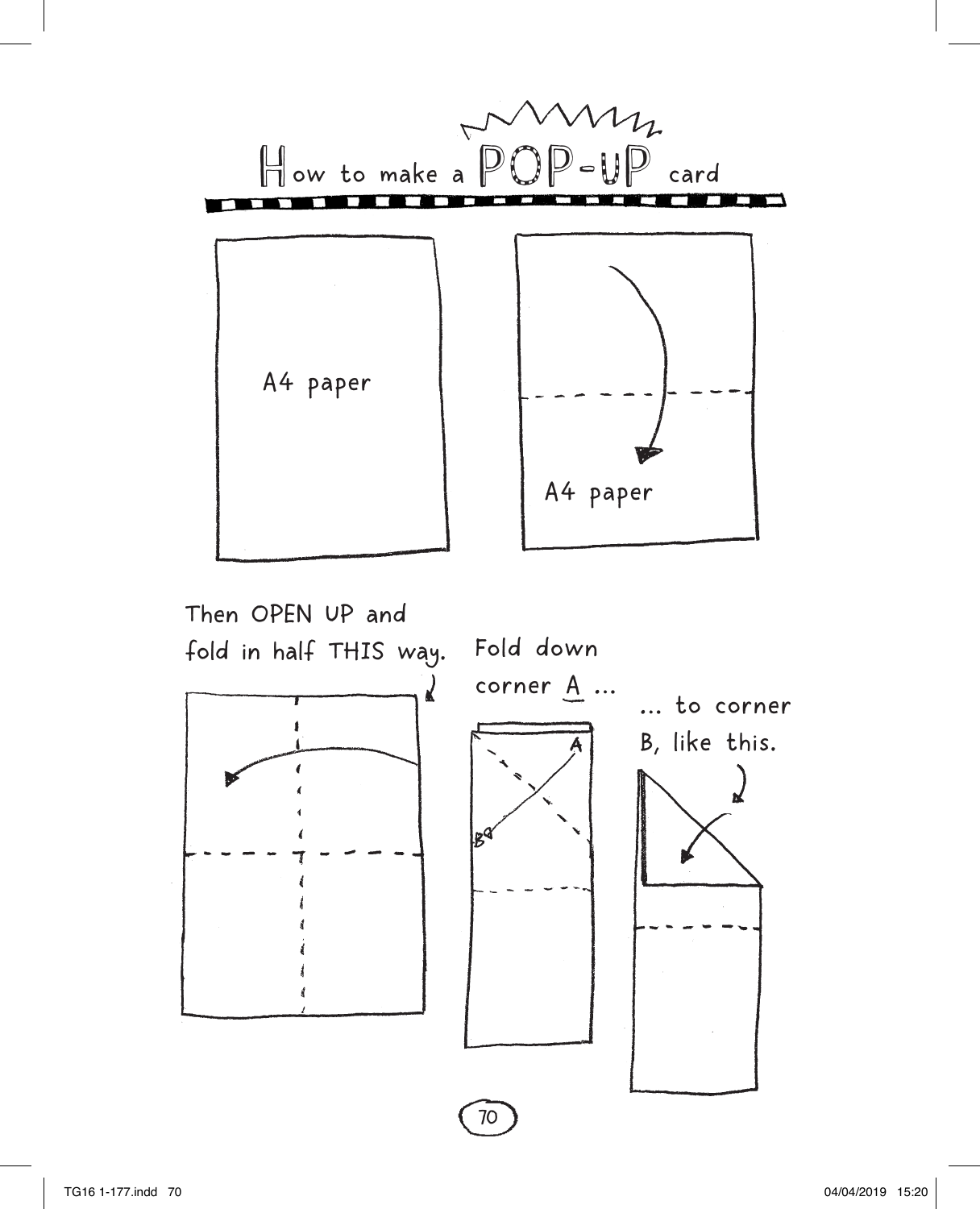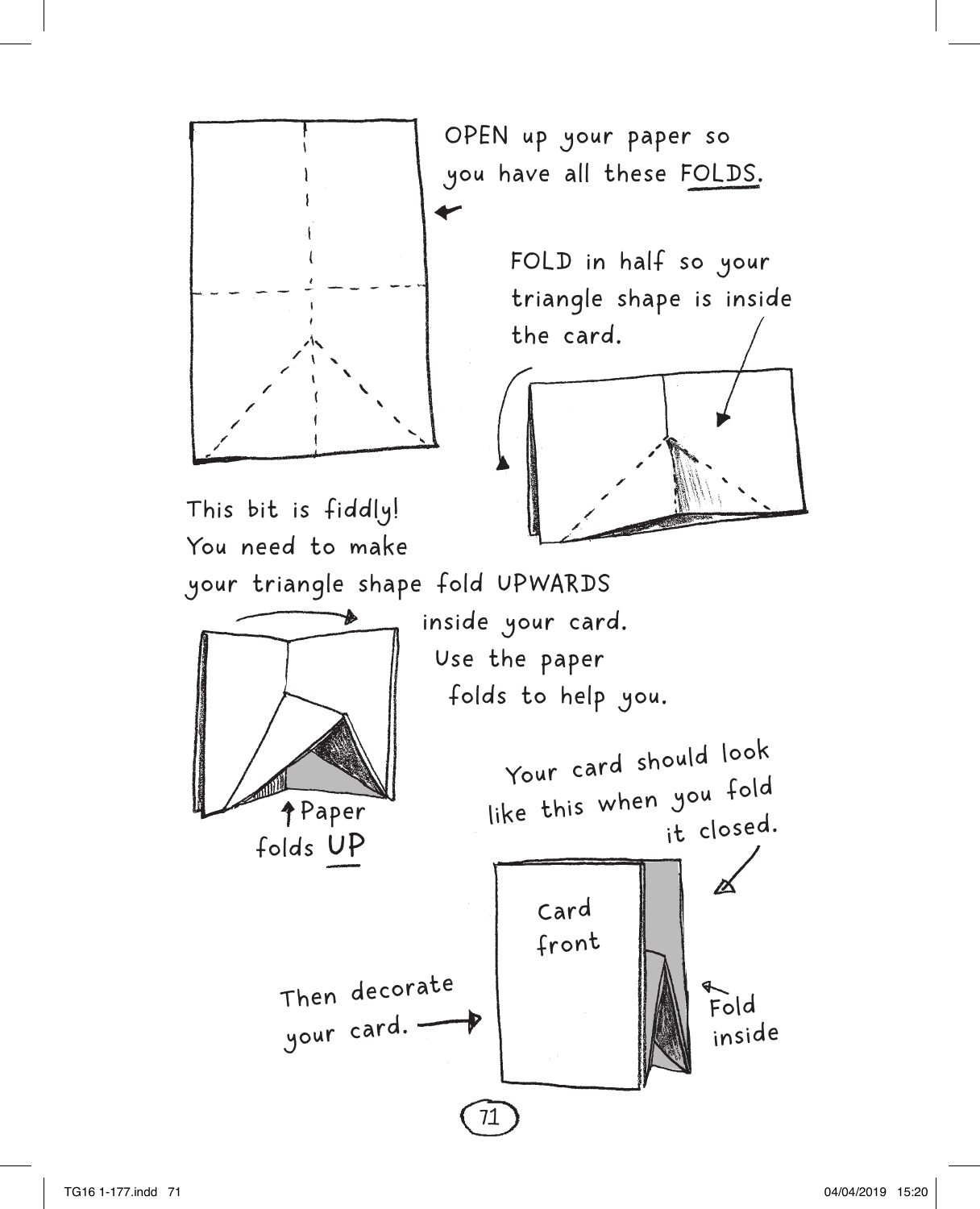Here's the inside of the card with your triangle POP-UP.



If you draw an arrow ON the triangle, it will look like it's popping up.